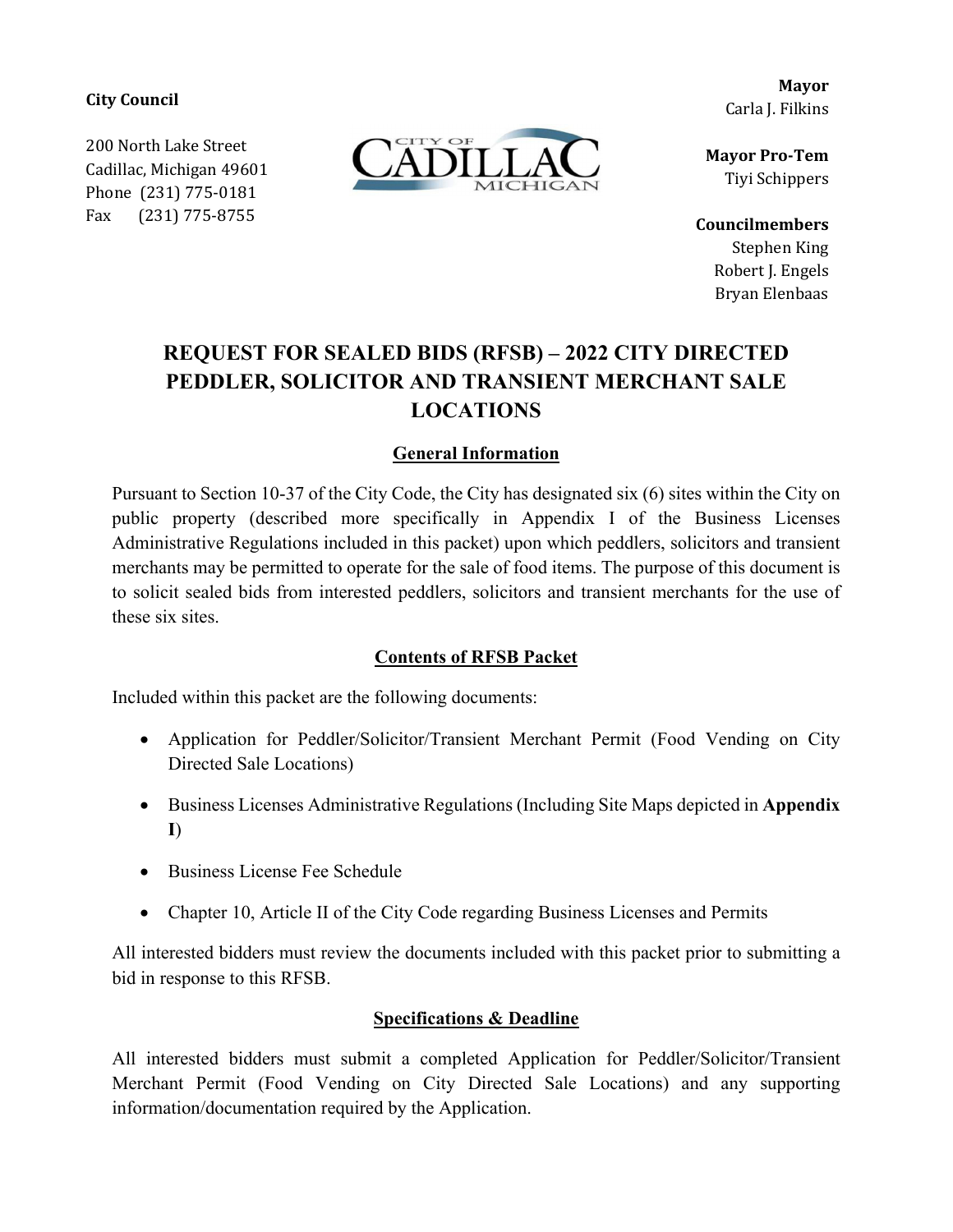The BID FORM on the following page must submitted with the Application, and interested bidders must specify their bid amount for *each site* they are applying for. Pursuant to the Business License Fee Schedule, **the minimum bid amount for each site is \$500.**

All Applications and Bids should be submitted in a sealed envelope to the City Clerk's office by 2:00 PM on Thursday, March 31, 2022 and shall be clearly marked on the outside of the envelope "**CITY DIRECTED SITE BID**."

#### **Evaluation & Review**

Permits will generally be awarded to the highest bidder for each location. Notwithstanding, the City may also consider, among others, the following factors:

- i. Financial responsibility of the bidder;
- ii. City's past dealings with the bidder;
- iii. The type of goods proposed to be sold by the bidder;
- iv. Adequacy of equipment if vending from stand, cart and/or any other mobile device; or
- v. Any other pertinent considerations.

The City may reject bids for any or all the following reasons, among others:

- i. Failure of the bidder to respond to the requirements of the request for bid;
- ii. Submission of a late bid, mistake or error by the bidder;
- iii. Fraud, collusion, or conflict of interest;
- iv. Indebtedness to the City;
- v. Any previous "violations of public trust" by the bidder; or
- vi. Any other reason in the City's sole discretion.

The City Clerk will open all bids submitted at 2:00 PM on Thursday, March 31, 2022. Bid opening will be open to the public. All bidders will be timely notified of any award of permit or of a decision not to award a permit.